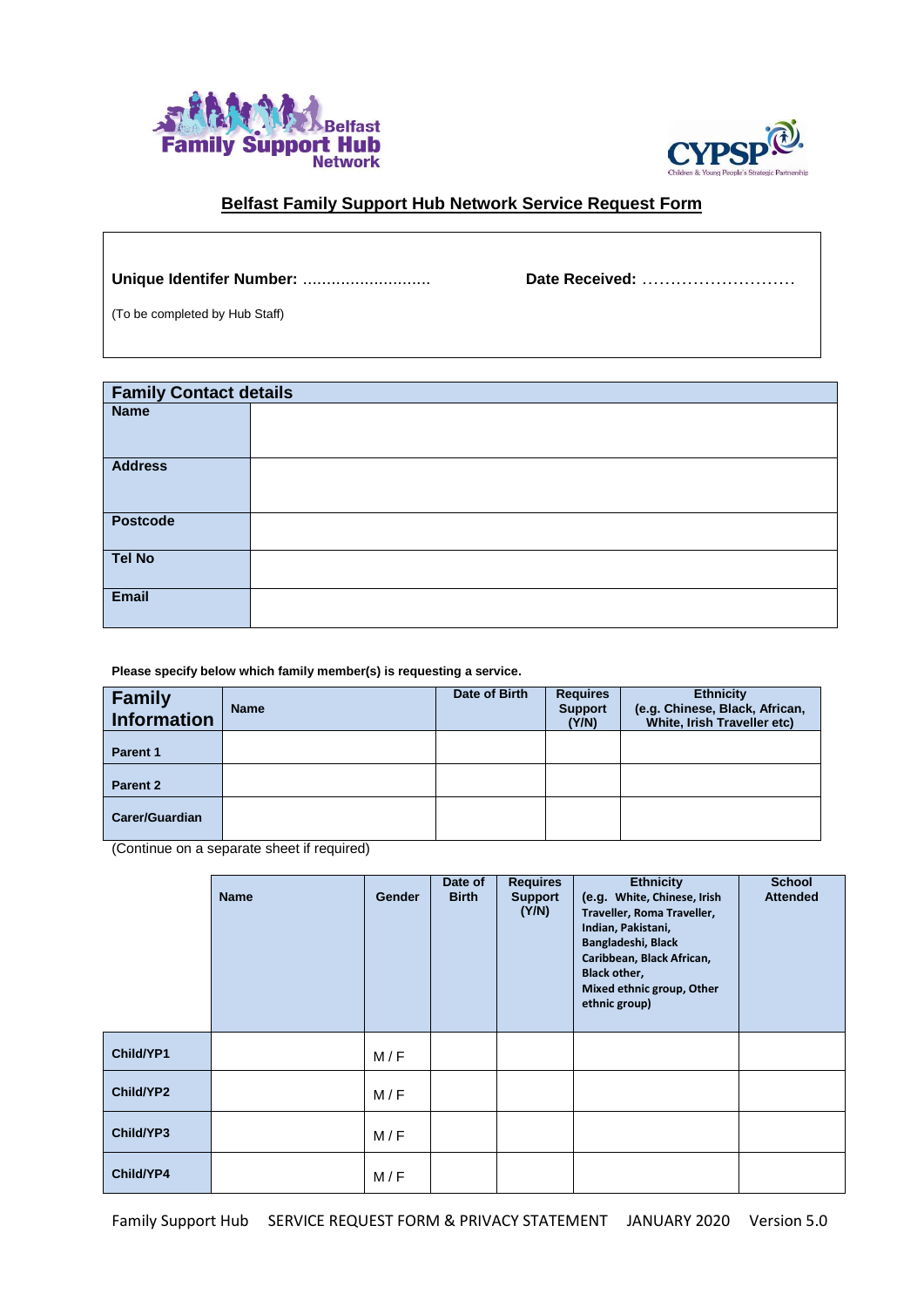**Any additional support needs for the individual(s) requesting support? For example, language, sensory impairment, disability, etc? Yes / No If yes, please specify**.

| Other agencies involved (currently or previously i.e.within the last 12 months), eg. G.P. Social<br>Worker, CPN, EWO, Disability Service, Other (Please specify);<br><b>Designation / Organisation Contact Details:</b><br>Name: |  |  |  |
|----------------------------------------------------------------------------------------------------------------------------------------------------------------------------------------------------------------------------------|--|--|--|
|                                                                                                                                                                                                                                  |  |  |  |
|                                                                                                                                                                                                                                  |  |  |  |
|                                                                                                                                                                                                                                  |  |  |  |

| Reason for Service Request (Continue on separate sheet if required) |  |
|---------------------------------------------------------------------|--|
|                                                                     |  |
|                                                                     |  |
|                                                                     |  |
|                                                                     |  |
|                                                                     |  |
|                                                                     |  |
|                                                                     |  |
|                                                                     |  |
|                                                                     |  |
|                                                                     |  |
|                                                                     |  |
|                                                                     |  |
| <b>Type of Service/Programme Requested</b>                          |  |
|                                                                     |  |
|                                                                     |  |
|                                                                     |  |

**Has the family / individual engaged with a Family Support Hub within the last 12 months? Yes / No (Please circle). If yes, please specify Hub area and date?** 

**Self- Referral Yes/ No (please circle). If the individual was advised to self- refer, please specify by whom?**

| <b>Form Completed By:</b>   | <b>Contact Details</b> |
|-----------------------------|------------------------|
| Name:                       | <b>Address:</b>        |
| <b>Designation:</b>         |                        |
| Agency:                     | Tel. No:               |
|                             | Email:                 |
| <b>Signed</b><br>(Referrer) | Date                   |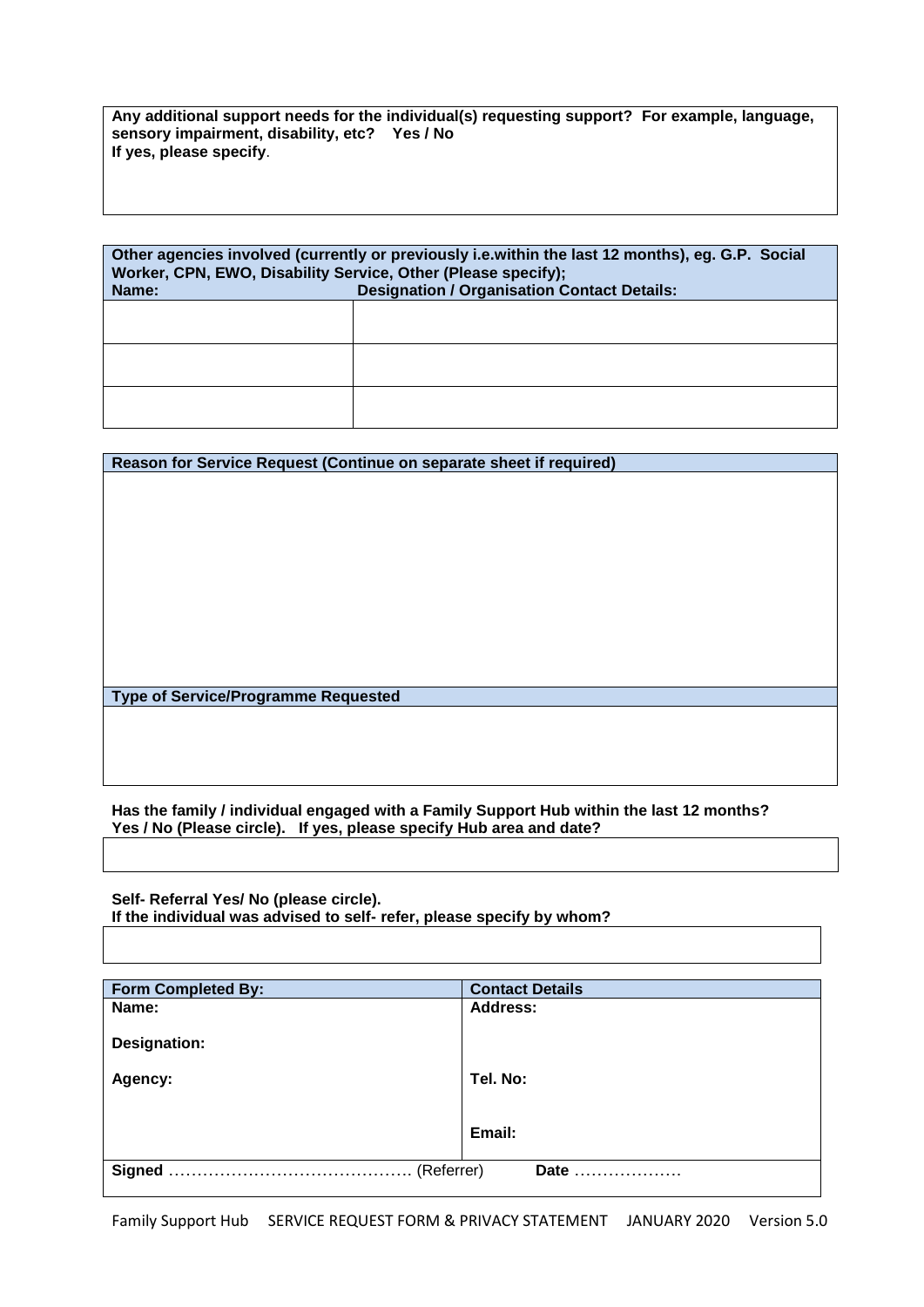| <b>CONFIRMATION OF CONSENT:</b><br>PLEASE READ CAREFULLY THROUGH COMPLETED FORM BEFORE SIGNING                                                                                                                                 |
|--------------------------------------------------------------------------------------------------------------------------------------------------------------------------------------------------------------------------------|
| I have read and understood the Family Support Hub Privacy statement<br>$\bullet$                                                                                                                                               |
| I consent to:<br><b>Myself</b>                                                                                                                                                                                                 |
| My child                                                                                                                                                                                                                       |
| My family                                                                                                                                                                                                                      |
| being referred to the Family Support Hub and on to an appropriate service provider.                                                                                                                                            |
| I understand and agree with the information provided and the service request being<br>processed by the appropriate Family Support Hub as discussed.                                                                            |
| I understand that Family Support Hub staff may contact me to further discuss support<br>needs, to help identify appropriate services.                                                                                          |
| I understand that in order to access a suitable service, my information may be<br>discussed at a monthly Hub meeting with Hub Member Family Support service<br>providers, in a way that does not identify myself or my family. |
| I understand that my information on the Service Request Form will only be shared on a<br>'need to know' basis with the agreed service provider organisation/s.                                                                 |
| I understand that my information will be managed and secured at all times in<br>$\bullet$<br>accordance with requirements of the General Data Protection Regulation (GDPR) and<br>the Data Protection Act 2018.                |
| I understand that I can withdraw my consent for engagement at any point.                                                                                                                                                       |
|                                                                                                                                                                                                                                |
|                                                                                                                                                                                                                                |
|                                                                                                                                                                                                                                |
| Date                                                                                                                                                                                                                           |
| *Service Request Forms will not be accepted without signature to confirm consent                                                                                                                                               |
|                                                                                                                                                                                                                                |

**Service Request forms submitted electronically will not be accepted.**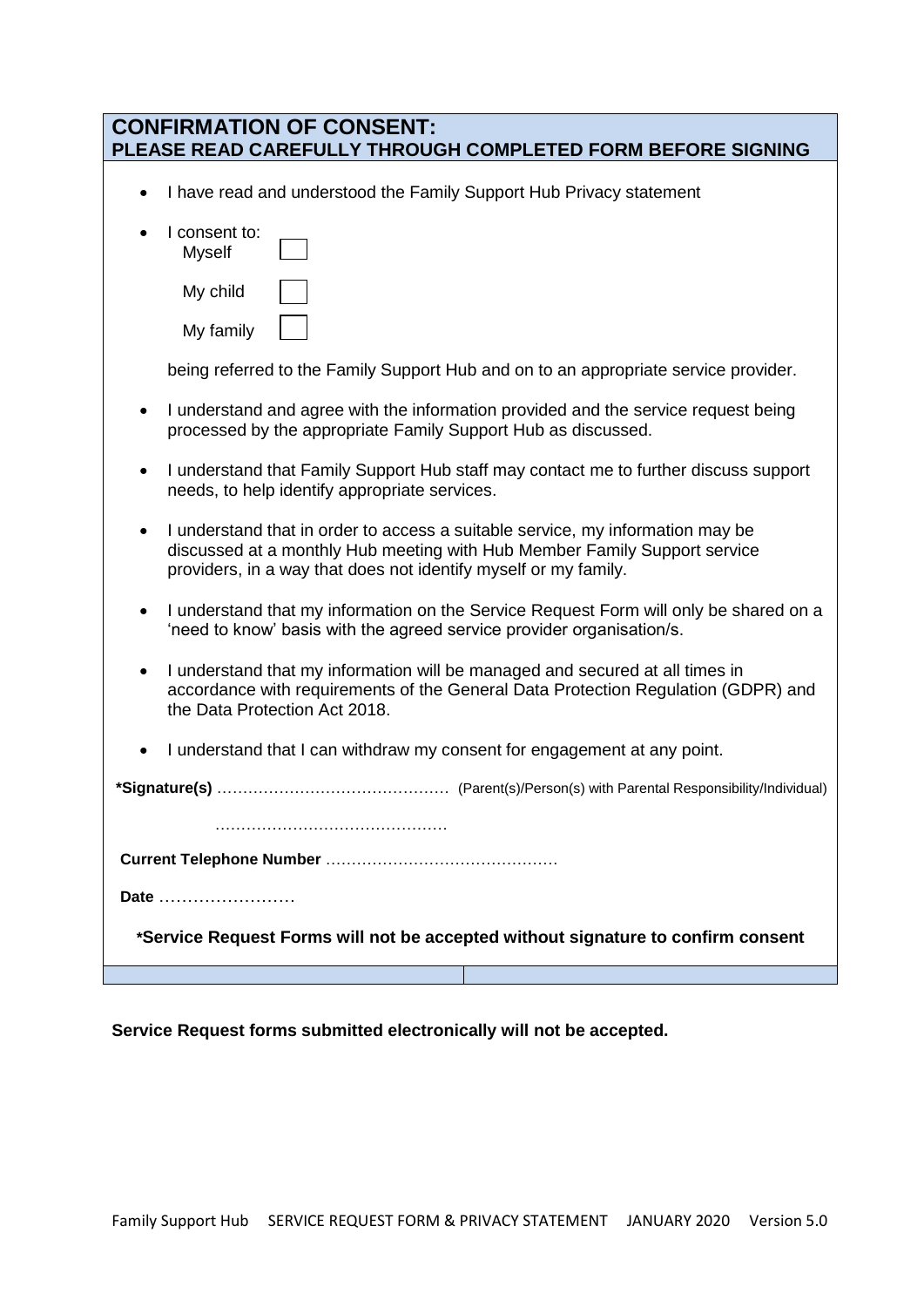

# **Belfast Family Support Hub Network**  *Protecting and using your information*

### **Introduction**

In order for the Family Support Hub to help to identify and connect you to an appropriate family support service, we need to know some information about you. Personal information that we process about you is governed by the General Data Protection Regulation and the Data Protection Act 2018 (from 25<sup>th</sup> May).

### **What information is collected?**

We only collect the information we need to. This will include your name, address, date of birth, contact details and relevant background information. We will always restrict this to only what is necessary.

### **How is it collected?**

Information you provide to us is recorded in your personal paper file and also on the Family Support Hub computer system. This can include information you provide in person, on the Family Support Hub Service Request Form or by telephone.

### **What do we do with your information?**

We collect this information to assist you in accessing Family Support services. Your information may also be used to prepare anonymised statistics on Family Support Hub activity and performance.

#### **Who will my information be shared with?**

To help us connect you to an appropriate Family Support service, your information may be discussed at a Family Support Hub meeting with Hub member (Family Support) organisations in a way that does not identify you or your family. The information which you provide on the Service Request Form, will only be shared on a 'need to know' basis with the service provider that you decide is best for you. In order to share your information like this, we will require your consent. You do have a right to withdraw your consent at any time.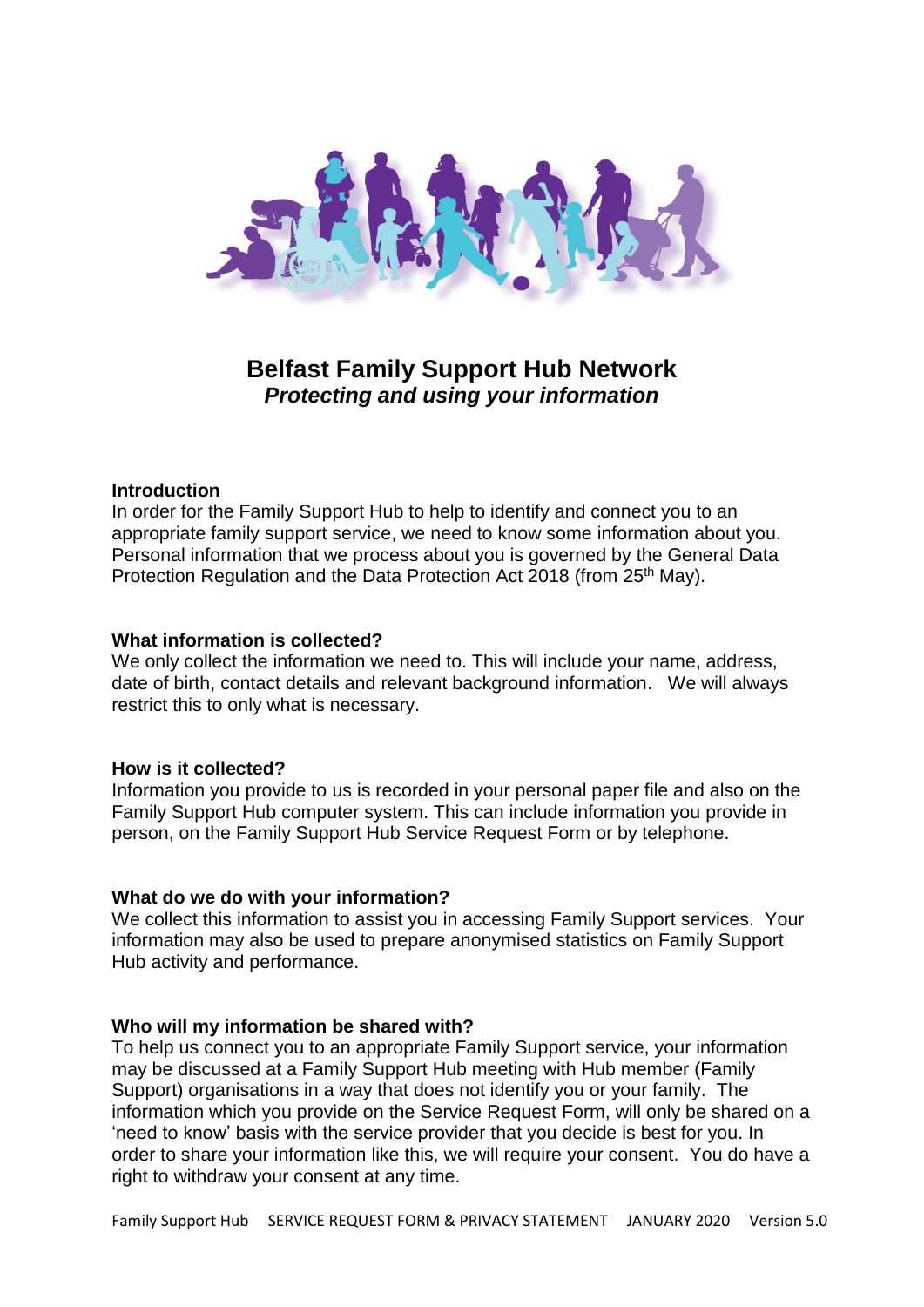All Hubs in the Belfast Family Support Hub Network hold a contract with the Belfast Health and Social Care Trust to deliver the Hub service. Staff from the Belfast HSC Trust Early Intervention Support Team may view individual family files for the purposes of auditing service delivery. Belfast Trust do not hold records of individual / family details.

# **Will it be shared with anyone else without my consent?**

There may be occasions where your information can be shared with other organisations without your consent but this will only happen when it is;

- Required by law e.g. if there are safeguarding concerns in relation to you or any member of your family;
- Required by a court order;
- Necessary to protect the public from serious harm e.g. the protection of vulnerable adults.

# **How will it affect me if I do not want to provide information?**

The purpose of providing your information to the Family Support Hub is to enable you to access an appropriate Family Support service. If you do not provide the required information, the Family Support Hub cannot process the Service Request.

Seeking support from a Family Support Hub is a completely voluntary process. You have a right to withdraw your consent at any time.

# **Security of your information**

The Belfast Family Support Hub Network takes your privacy seriously. Family Support Hub staff and family support service providers will only have access to your information on a strict 'need to know' basis. Family Support Hubs and Hub member organisations have a legal duty to keep your information safe and confidential. In line with legislation, Hub lead organisations within the Belfast Family Support Hub Network have a range of measures and strict standards to protect paper and electronically held information.

# **How long will my information be retained for?**

We will retain your information in line with specific quidance issued by the Department of Health in Northern Ireland. Identifiable records will be retained by the FSH Lead Body for a period of 3 years after closure of the family file. After this period, the Lead Body will retain only anonymous information relating to service requests for Hub evaluation records. This will include a unique identifier number, postcode, referral source, reason for referral, services attended, information in relation to the service outcome and information on unmet need.

# **Keeping your information up-to-date**

It is very important that the information we hold about you is correct and up to date. You can help us to do this by checking that the information recorded on the Service Request Form is accurate. Please also advise us if there are any changes to your contact details.

# **How do I see my information?**

If you want to see the information we hold about you, ask how we use it or get a copy of it, you can speak to your local Family Support Hub Co-ordinator or write to